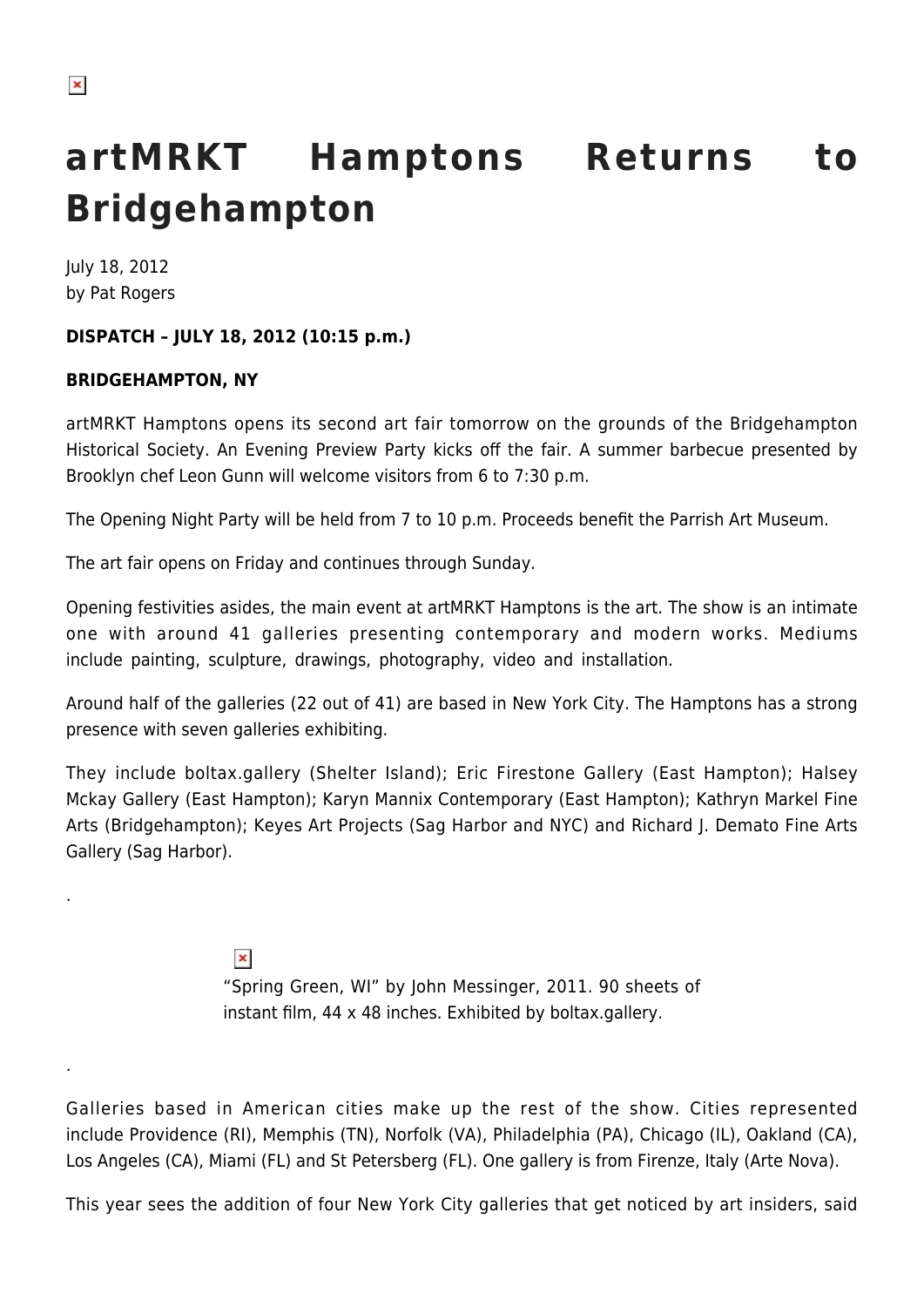Fishko. They are DC Moore Gallery, Nancy Margolis Gallery, Envoy Enterprises and P.P.O.W.

"People pay attention to them and what they are doing," said Fishko. "They add a new dimension to the show. We feel the level of art is great this year."

> $\pmb{\times}$ "Still Life Variation Sanguinic" by Thomas Woodruff. Acrylic on linen, 60 x 48 inches. Exhibited with P.P.O.W.

The intimate scale of the fair encourages dialogue between fair goers and galleries. This fosters the discovery of art and learning about unique processes found in the artwork presented. It can also lead to uncovering well-known artists from different parts of the country, said Fishko.

One example is Sam Burke (exhibited with P.P.O.W). Burke is based in California and has a strong following there, said Fishko. For artMRKT Hamptons, Burke is presenting works on paper.

Evan Hecox (exhibiting with Joshua Liner Gallery) is another example, said Fishko. Hecox paints "traditional modern urban landscapes" of iconic spots that are known to city dwellers but wouldn't fall on a tourist list of must-see places.

This could include a train station in an outer NYC borough, a popular street corner, or the distinct roofline of Williamsburgh, Brooklyn. Many of the paintings and drawings are rendered on newspaper harkening to his street art days.

"Looking at the work you think that he must have grown up here [in NYC] but he didn't," said Fishko. "He's based in San Francisco. He has an eye for the urban environment."

Poised before artMRKT Hamptons is set to open, Fishko said he was excited about their return to Bridgehampton and are presenting a fair worth getting exciting about.

"I hope everyone likes the fair as much as I do," he said. "I think it will really be great one."

Here's a sneak peek at some of the art being exhibited:

.

.

.

.

 $\pmb{\times}$ 

"Synthetic Landscape 53 (North Rim Lodge)" by Shane McAdams, 2011. Ballpoint pen, oil and resin on canvas, 24 x 24 inches. Exhibited by Allegra La Viola.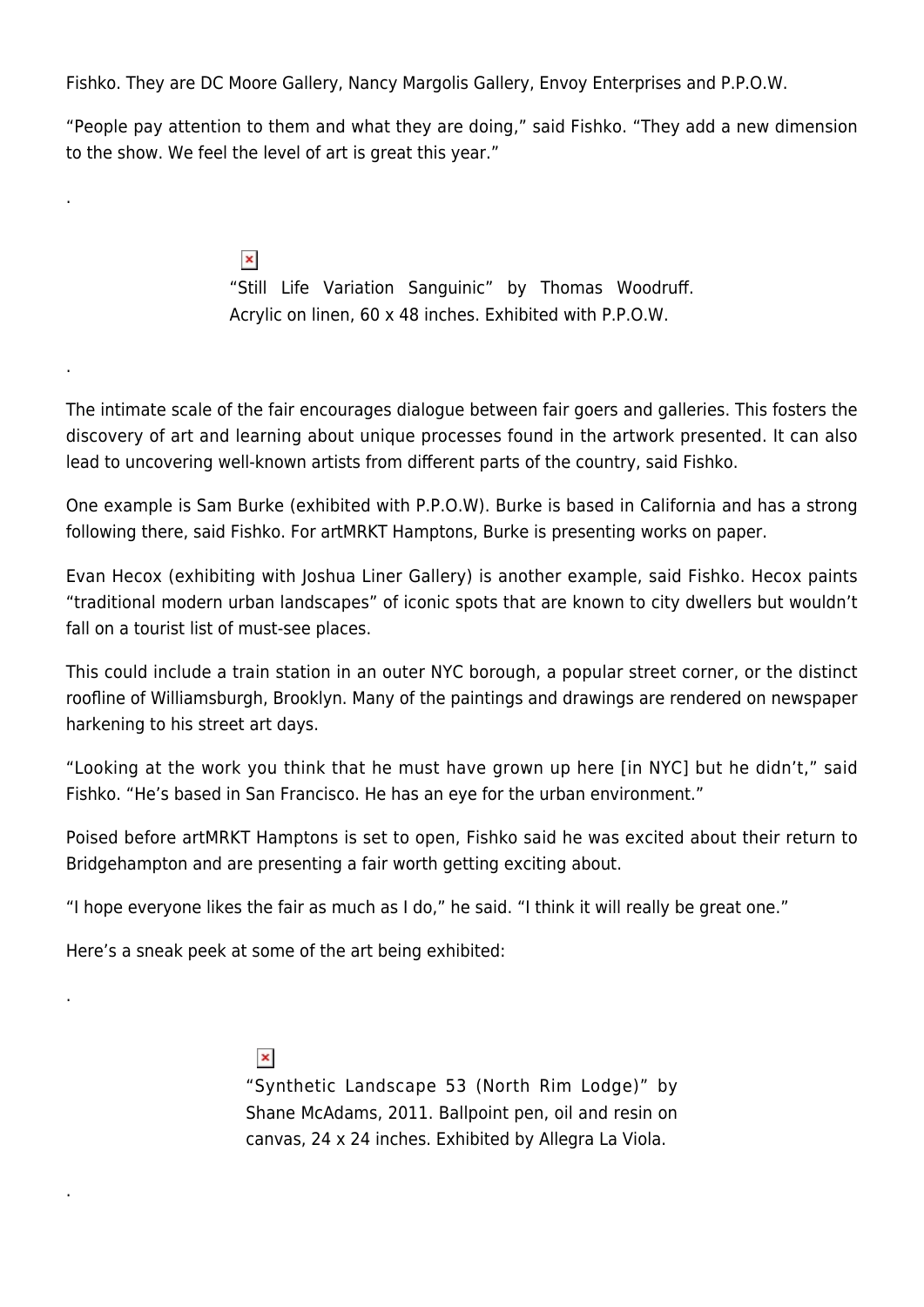"Made in China (Melting Flag)" by Andrew Schoultz, 2011. Gold leaf and acrylic on stretched American flag over panel, 42 x 64 inches. Exhibited by Eric Firestone Gallery.

#### $\pmb{\times}$

.

.

.

.

.

**.**

"1954-1943" by Mike Cloud, 2012. Oil on linen with paper sculpture, 28 x 24 x 7 inches. Exhibited with Meulensteen Gallery.

#### $\pmb{\times}$

"Untitled (purple leaves)" by Kim McCarty, 2008. Watercolor on paper, 27 x 13 inches. Exhibited with Morgan Lehman Gallery.

#### $\pmb{\times}$

"Tree & Beach" by Sara MacCulloch, 2012. Oil on canvas, 36 x 48 inches. Exhibited with Kathryn Markel Fine Arts.

#### $\pmb{\times}$

"Sun-Washed" by Stephen Westfall, 1999. Oil on canvas, 36 x 36 inches. Exhibited with Lennon Weinberg Gallery.

#### $\pmb{\times}$

"C/W/Sh/ouldhave" by Greely Myatt, 2012. Found signs, wood, Àorescent light, electricity, 19 x 46 x 5 inches. Exhibited with David Lusk Gallery.

## $\pmb{\times}$